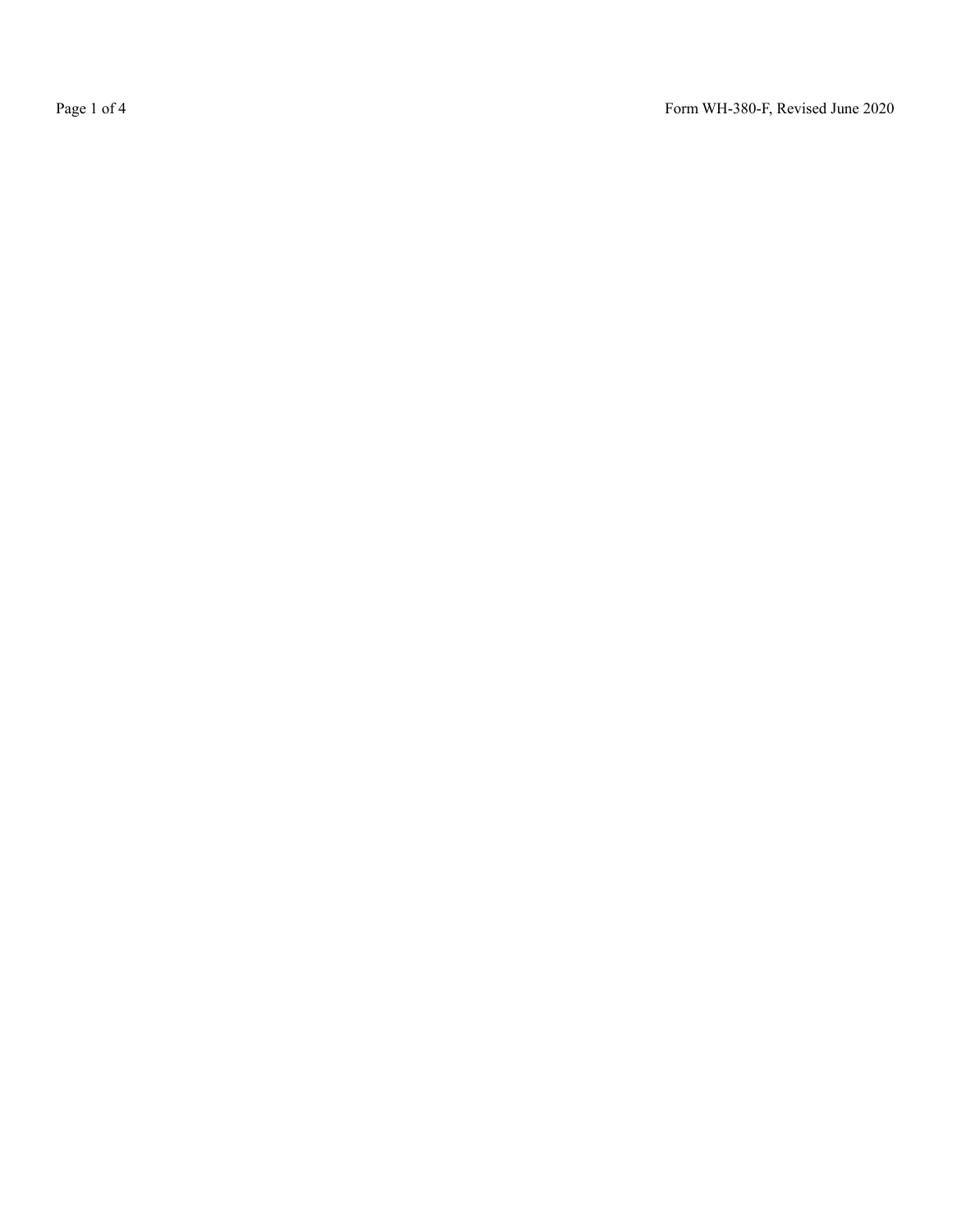| (3) Briefly describe the care you will provide to your family member: (Check all that apply)<br>$\Box$ Assistance with basic medical, hygienic, nutritional, or safety needs<br>$\Box$ Physical Care $\Box$ Psychological Comfort $\Box$ Other: |                                                                                                                                                          |  | $\Box$ Transportation                                                                                                                                                                                                               |              |
|-------------------------------------------------------------------------------------------------------------------------------------------------------------------------------------------------------------------------------------------------|----------------------------------------------------------------------------------------------------------------------------------------------------------|--|-------------------------------------------------------------------------------------------------------------------------------------------------------------------------------------------------------------------------------------|--------------|
|                                                                                                                                                                                                                                                 | (4) Give your <b>best estimate</b> of the amount of leave needed to provide the care described:                                                          |  |                                                                                                                                                                                                                                     |              |
|                                                                                                                                                                                                                                                 | (5) If a reduced work schedule is necessary to provide the care described, give your best estimate of the reduced<br>$(hours per day)$ (alays per week). |  |                                                                                                                                                                                                                                     |              |
| <b>Employee</b><br>Signature_                                                                                                                                                                                                                   |                                                                                                                                                          |  | <b>Date</b> and the same of the same of the same of the same of the same of the same of the same of the same of the same of the same of the same of the same of the same of the same of the same of the same of the same of the sam | (mm/dd/vvvv) |

# **SECTION III - HEALTH CARE PROVIDER**

Please provide your contact information, complete all relevant parts of this Section, and sign the form below. A family member of your patient has requested leave under the FMLA to care for your patient. The FMLA allows an employer to require that the employee submit a timely, complete, and sufficient medical certification to support a request for FMLA leave to care for a family member with a serious health condition. For FMLA purposes, a "serious health condition" means an illness, injury, impairment, or physical or mental condition that *involves inpatient care* or *continuing treatment by a health care provider*. For more information about the definitions of a serious health condition under the FMLA, see the chart at the end of the form.

You also may, but are **not required** to, provide other appropriate medical facts including symptoms, diagnosis, or any regimen of continuing treatment such as the use of specialized equipment. Please note that some state or local laws may not allow disclosure of private medical information about the patient's serious health condition, such as providing the diagnosis and/or course of treatment.

| Type of practice / Medical specialty:                    |
|----------------------------------------------------------|
| E-mail:<br>$\text{Telephone: } (\_\_\_\_\_\_\$<br>Fax: ( |

## **PART A: Medical Information**

Limit your response to the medical condition for which the employee is seeking FMLA leave. Your answers should be your **best estimate** based upon your medical knowledge, experience, and examination of the patient. **After completing Part A, complete Part B to provide information about the amount of leave needed.** Note: For FMLA purposes, "incapacity" means the inability to work, attend school, or perform regular daily activities due to the condition, treatment of the condition, or recovery from the condition.Do not provide information about genetic tests, as defined in 29 C.F.R. § 1635.3(f), genetic services, as defined in 29 C.F.R. § 1635.3(e), or the manifestation of disease or disorder in the employee's family members, 29 C.F.R. § 1635.3(b).

| Name.<br>Patient |  |
|------------------|--|
|                  |  |

*(2)* State the approximate date the condition started or will start: *(mm/dd/yyyy)*

(3) Provide your **best estimate** of how long the condition lasted or will last:

(4) For FMLA to apply, care of the patient must be medically necessary. Briefly describe the type of care needed by the patient (e.g., assistance with basic medical, hygienic, nutritional, safety, transportation needs, physical care, or psychological comfort).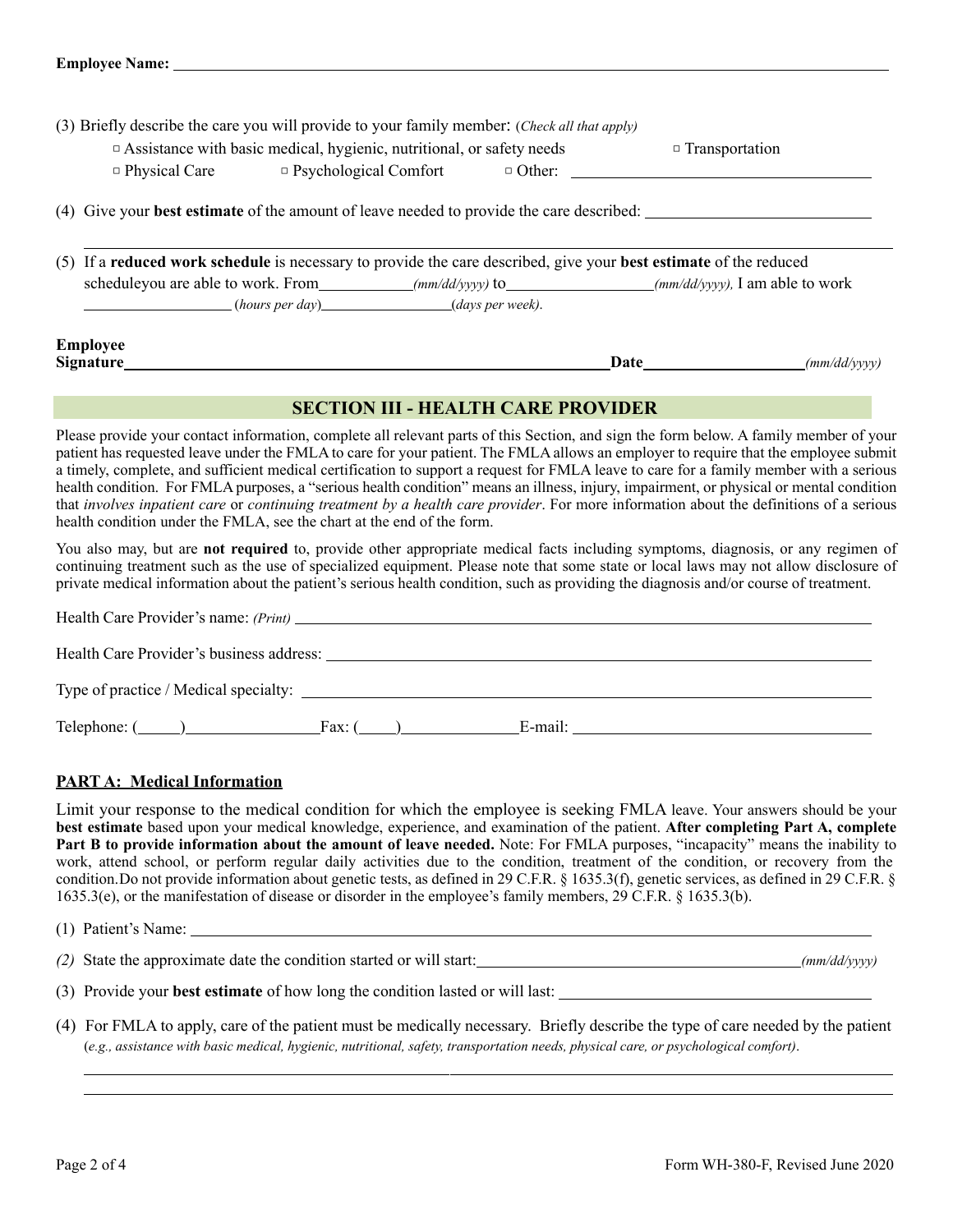- (5) Check the box(es) for the questions below, as applicable. For all box(es) checked, the amount of leave needed must beprovided in Part B.
	- □ **Inpatient Care**: The patient (□ has been / □ is expected to be) admitted for an overnight stay in a hospital, hospice, or residential medical care facility on the following date(s):
	- □ **Incapacity plus Treatment**: *(e.g. outpatient surgery, strep throat)*

Due to the condition, the patient  $(\square$  has been  $/\square$  is expected to be) incapacitated for *more than* three consecutive, full calendar days from *(mm/dd/yyyy)* to *(mm/dd/yyyy)*.

The patient ( $\Box$  was /  $\Box$  will be) seen on the following date(s):

The condition ( $\Box$  has  $\Box$ ) also resulted in a course of continuing treatment under the supervision of a health care provider *(e.g. prescription medication (other than over-the-counter) or therapy requiring special equipment)*

- □ **Pregnancy**: The condition is pregnancy. List the expected delivery date: *(mm/dd/yyyy)*.
- □ **Chronic Conditions**: *(e.g. asthma, migraine headaches)* Due to the condition, it is medically necessary for the patient to have treatment visits at least twice per year.
- **Permanent or Long Term Conditions:** *(e.g. Alzheimer's, terminal stages of cancer)* Due to the condition, incapacity is permanent or long term and requires the continuing supervision of a health care provider (even if active treatment is not being provided).
- □ **Conditions requiring Multiple Treatments**: (*e.g. chemotherapy treatments, restorative surgery*) Due to the condition, it is medically necessary for the patient to receive multiple treatments.
- **None of the above**: If none of the above condition(s) were checked, (i.e., inpatient care, pregnancy) no additional information is needed. Go to page 4 to sign and date the form.
- *(6)* If needed, briefly describe other appropriate medical facts related to the condition(s) for which the employee seeks FMLA leave. *(e.g., use of nebulizer, dialysis)*

## **PART B: Amount of Leave Needed**

For the medical condition(s) checked in Part A, complete all that apply. Several questions seek a response as to the frequency or duration of a condition, treatment, etc. Your answer should be your **best estimate** based upon your medical knowledge, experience, and examination of the patient. Be as specific as you can; terms such as "lifetime," "unknown," or "indeterminate" may not be sufficient todetermine if the benefits and protections of the FMLA apply.

- (7) Due to the condition, the patient (□ had / □ will have) **planned medical treatment(s)** (scheduled medical visits) *(e.g. psychotherapy, prenatal appointments)* on the following date(s):
- (8) Due to the condition, the patient (□ was / □ will be) **referred to other health care provider(s)** for evaluation or treatment(s).

State the nature of such treatments: *(e.g. cardiologist, physical therapy)*

Provide your **best estimate** of the beginning date *(mm/dd/yyyy)* and end date *(mm/dd/yyyy)* and end date *(mm/dd/yyyy)* and end date *(mm/dd/yyyy)* and end date *(mm/dd/yyyy)* and end date *(mm/dd/yyyy)* and en *(mm/dd/yyyy)* for the treatment(s).

Provide your **best estimate** of the duration of the treatment(s), including any period(s) of recovery

*(e.g. 3 days/week)*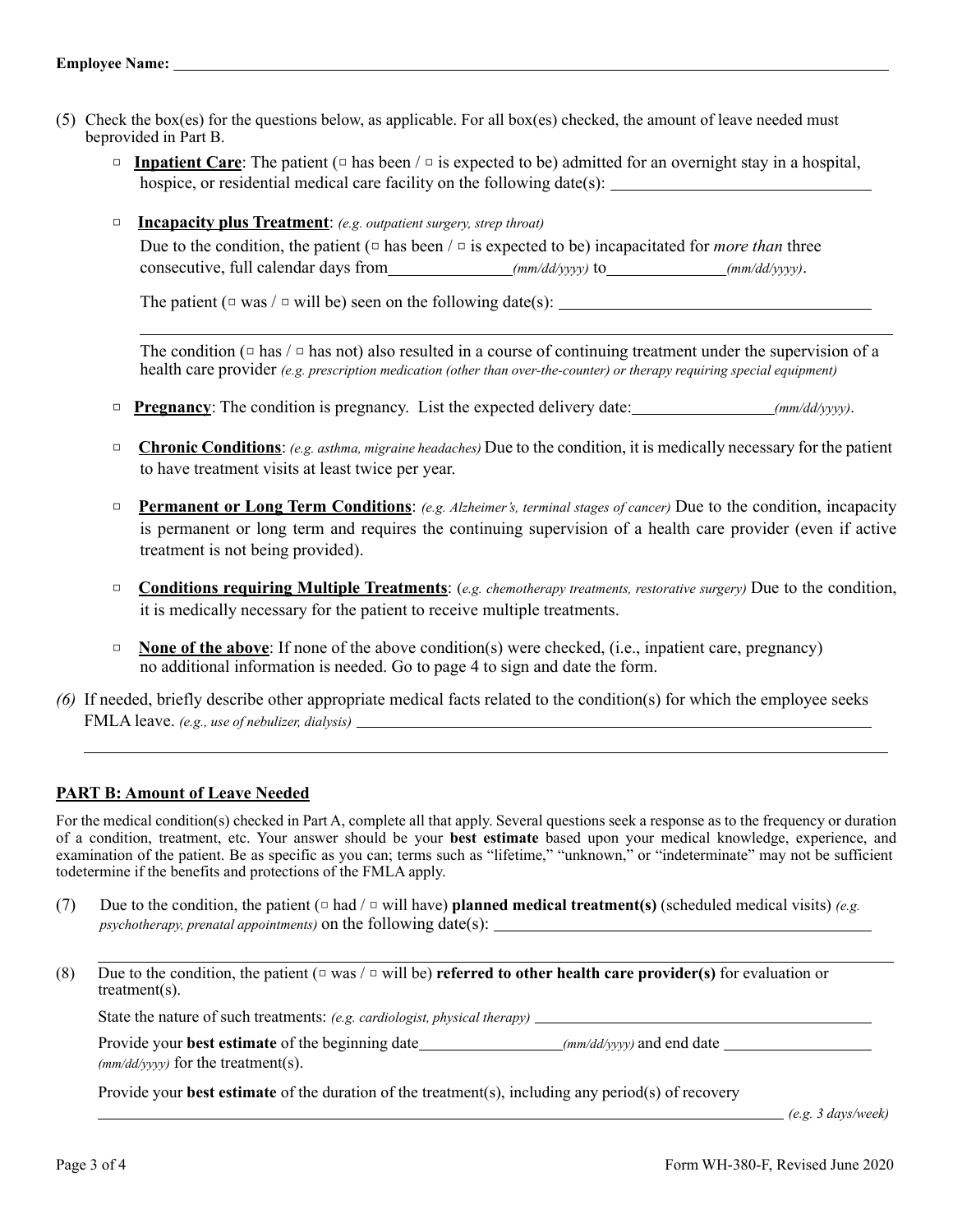(9) Due to the condition, the patient  $(\square \text{ was } \square \text{ will be})$  **incapacitated for a continuous period of time**, including any time for treatment(s) and/or recovery.

Provide your **best estimate** of the beginning date: *(mm/dd/yyyy)* and end date *(mm/dd/yyyy)* for the period of incapacity.

(10) Due to the condition it,  $(\Box$  was  $/\Box$  is  $/\Box$  will be) medically necessary for the employee to be absent from work to provide care for the patient on an **intermittent basis** (periodically), including for any episodes of incapacity i.e., episodic flareups. Provide your **best estimate** of how often (frequency) and how long (duration) the episodes of incapacity will likely last.

□ □ □ □ □ ■ Over the next 6 months, episodes of incapacity are estimated to occur the set of the set of the set of the set of the set of the set of the set of the set of the set of the set of the set of the set of the set of the set o  $(\Box$  day /  $\Box$  week /  $\Box$  month) and are likely to last approximately  $\Box$  (  $\Box$  hours /  $\Box$  days) per episode*.*

**Signature of Health Care Provider** *(mm/dd/yyyy)* **Date** *<i>(mm/dd/yyyy)* 

#### **Definitions of a Serious Health Condition** *(See 29 C.F.R. §§ 825.113-.115)*

#### **Inpatient Care**

- An overnight stay in a hospital, hospice, or residential medical care facility.
	- Inpatient care includes any period of incapacity or any subsequent treatment in connection with the overnight stay.

#### **Continuing Treatment by a Health Care Provider (any one or more of the following)**

**Incapacity Plus Treatment:** A period of incapacity of more than three consecutive, full calendar days, and any subsequent treatment or period of incapacity relating to the same condition, that also involves either:

- $\circ$  Two or more in-person visits to a health care provider for treatment within 30 days of the first day of incapacity unless extenuating circumstances exist. The first visit must be within seven days of the first day of incapacity; or,
- o At least one in-person visit to a health care provider for treatment within seven days of the first day of incapacity, which results in a regimen of continuing treatment under the supervision of the health care provider. For example, the health provider might prescribe a course of prescription medication or therapy requiring special equipment.

**Pregnancy:** Any period of incapacity due to pregnancy or for prenatal care.

**Chronic Conditions:** Any period of incapacity due to or treatment for a chronic serious health condition, such as diabetes, asthma, migraine headaches. A chronic serious health condition is one which requires visits to a health care provider (or nurse supervised by the provider) at least twice a year and recurs over an extended period of time. A chronic condition may cause episodic rather than a continuing period of incapacity.

**Permanent or Long-term Conditions:** A period of incapacity which is permanent or long-term due to a condition for which treatment may not be effective, but which requires the continuing supervision of a health care provider, such as Alzheimer's diseaseor the terminal stages of cancer.

**Conditions Requiring Multiple Treatments:** Restorative surgery after an accident or other injury; or, a condition that would likely result in a period of incapacity of more than three consecutive, full calendar days if the patient did not receive the treatment.

#### **PAPERWORK REDUCTION ACT NOTICE AND PUBLIC BURDEN STATEMENT**

If submitted, it is mandatory for employers to retain a copy of this disclosure in their records for three years. 29 U.S.C. § 2616;

29 C.F.R. § 825.500. Persons are not required to respond to this collection of information unless it displays a currently valid OMB control number. The Department of Labor estimates that it will take an average of 15 minutes for respondents to complete this collection of information, including the time for reviewing instructions, searching existing data sources, gathering and maintaining the data needed, and completing and reviewing the collection of information. If you have any comments regarding this burden estimate or any other aspect of this collection information, including suggestions for reducing this burden, send them to the Administrator, Wage and Hour Division, U.S. Department of Labor, Room S-3502, 200 Constitution Avenue, N.W., Washington, D.C. 20210.